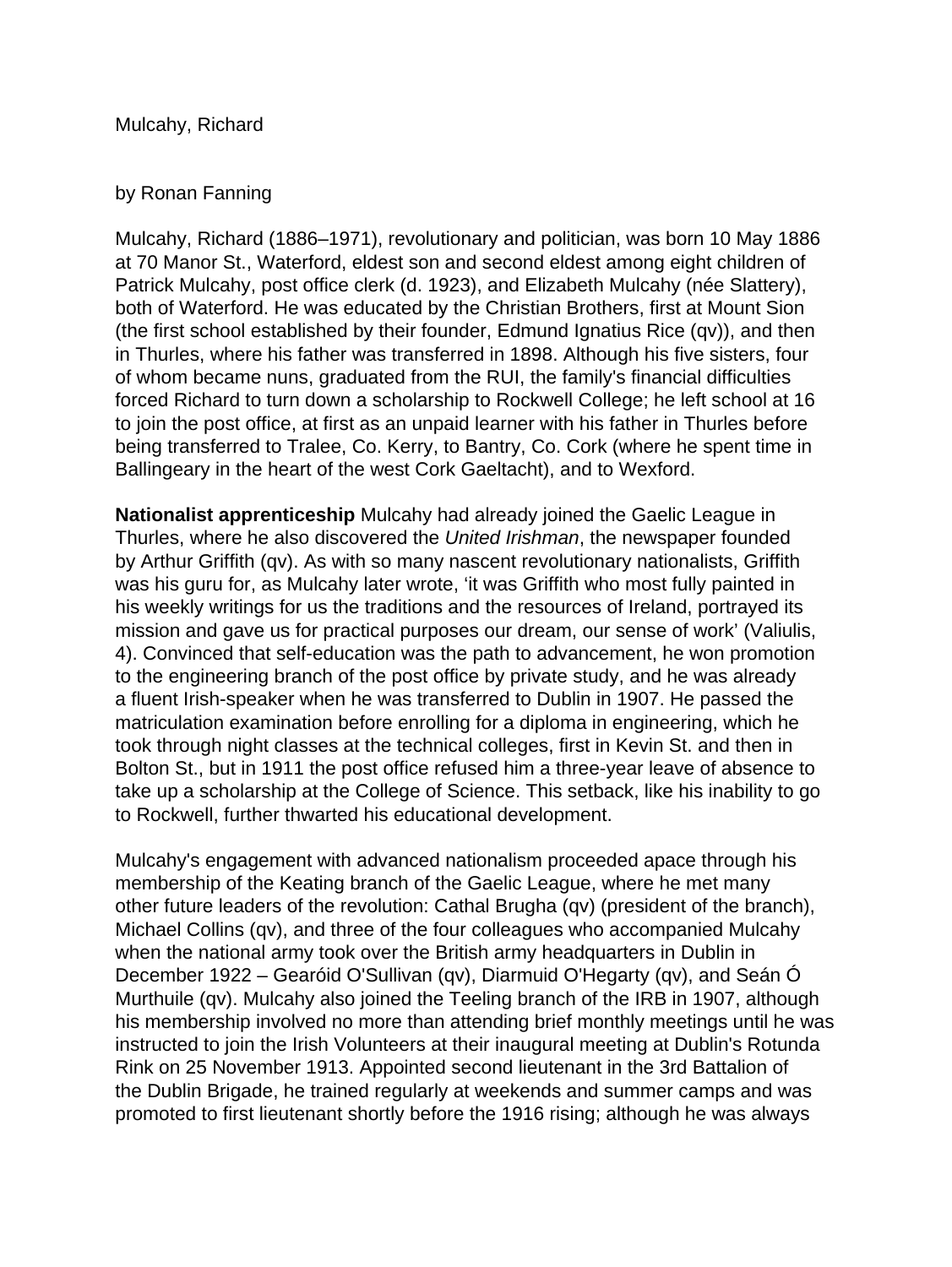shy and reserved, the camaraderie of the Volunteers softened his debilitating selfconsciousness.

After successfully cutting the telephone and telegraph lines in north Co. Dublin to Belfast and Britain on the outbreak of the rising on 24 April, Mulcahy was isolated from his battalion and instead joined the Volunteers' 5th (Fingal) Battalion led by Thomas Ashe (qv), who made him his second-in-command in successful raids for arms and ammunition on the RIC barracks at Swords and Donabate. Another raid on the Ashbourne barracks on 28 April, culminating in the RIC's surrender after ten of their number (including their commander) had been killed, was one of the few military victories of Easter week; it also foreshadowed the guerrilla tactics successfully adopted by the IRA in 1919. Ashe's force was the last to surrender, and he and Mulcahy were among the few Volunteer officers to emerge from the rising with enhanced military reputations. Mulcahy was interned in Knutsford in Cheshire from 3 May to 17 June and then in Frongoch in north Wales, Sinn Féin's 'university'; but he saw little there of Collins and was outside the IRB's higher echelons; he was released on 23 December with the last batch of untried political prisoners.

Although he was appointed officer commanding of his old company in the Volunteers, there was no military action, and Mulcahy devoted the spring and early summer of 1917 to fund-raising for the Gaelic League in Cork and Kerry (largely as a cover for Volunteer reorganisation) before spending some time in UCD's medical faculty with financial support from the Irish National Aid Fund, established by Kathleen Clarke (qv). He was part of a small group which met to organise a Volunteer convention planned for October. Encouraged by the success of Éamon de Valera (qv) in the Clare East by-election on 10 July, the Volunteers had again begun public drilling and planned a series of political meetings on 5 August in defiance of the governmental ban. Many Volunteer leaders were arrested, including Thomas Ashe, who went on hunger strike in Mountjoy jail, where he died after being forcibly fed. Mulcahy was put in charge of all military aspects of his funeral, on 30 September, which was attended by uniformed and arms-bearing Volunteers from all over Ireland. The funeral gave Mulcahy a national profile among the Volunteers and marked the beginning of his close association with Collins, who had delivered the graveside address; it also testified to the organisational skills and administrative competence which he had acquired 'in that flower of Victorian bureaucratic skills, the British post office . . . they kept files like civil servants' (Garvin, 95). The upshot was the reorganisation of the Dublin battalions into the Dublin Brigade, of which Mulcahy was appointed commanding officer; he was then appointed director of training and a member of the executive at the Volunteer convention on 27 October. When the executive met to establish a GHQ staff to direct military activities in March 1918, Mulcahy was appointed chief of staff.

**IRA chief of staff** Within weeks the British government's threat to impose conscription in Ireland boosted the standing of the Volunteers and Sinn Féin, and that Mulcahy evaded capture in the 'German plot' arrests further enhanced his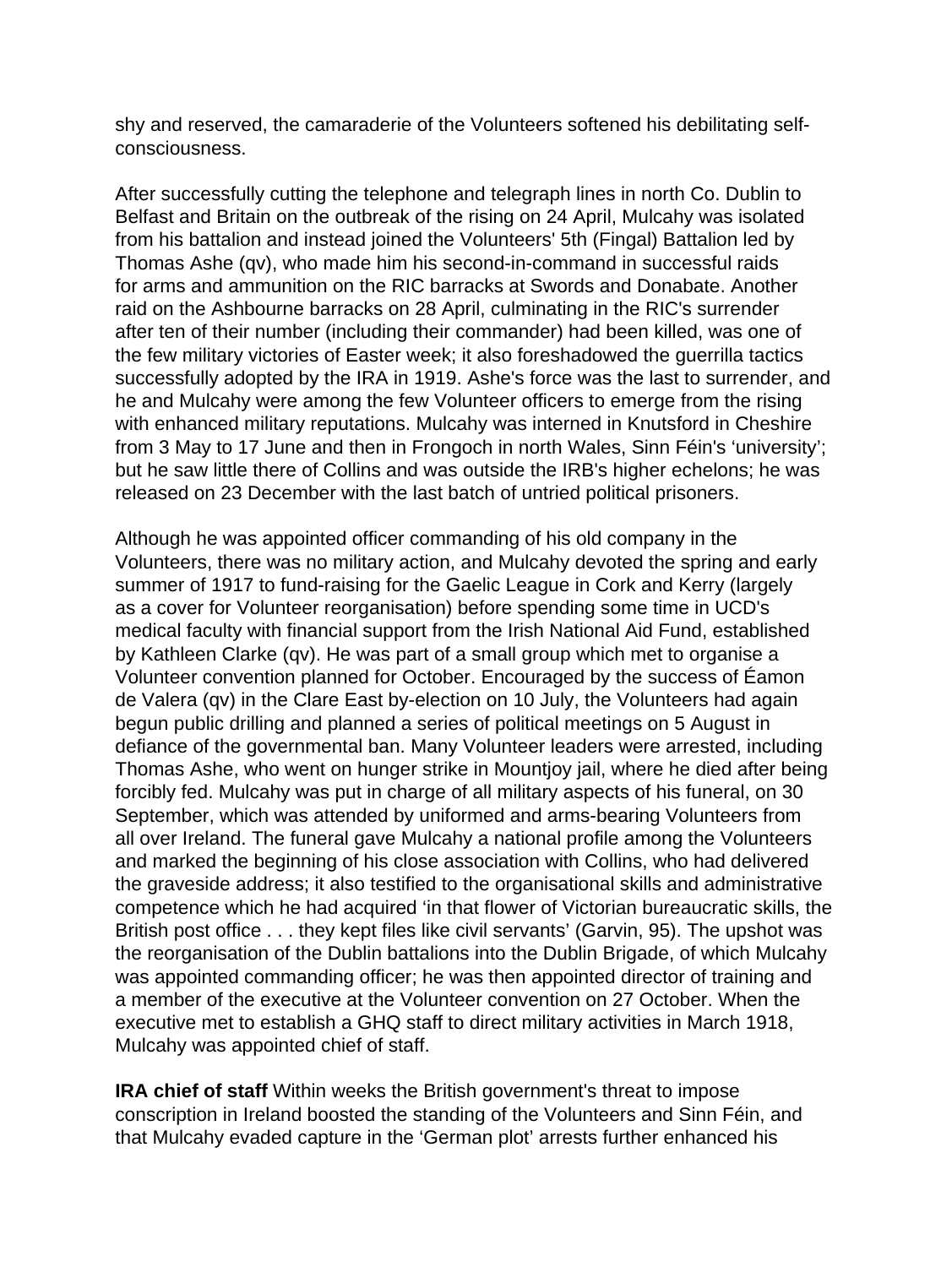personal stature; unlike so many of his contemporaries, he was never jailed again, notwithstanding the government putting a price of £10,000 on his head. He attributed his selection as the Sinn Féin candidate for the Dublin (Clontarf) constituency in the December 1918 election to 'Collins and the IRB element' (Valiulis, 32) and attended the inaugural meeting of the first dáil on 21 January 1919. He was a member of the dáil thereafter until 1961 (Dublin North-West, 1921–3; Dublin North, 1923–37; Dublin North-East, 1938–43; Tipperary, 1944–8; Tipperary South 1948–61) and was fortunate in that his two electoral defeats (in 1937 and 1943) occasioned only brief absences because he regained his seat in the elections of 1938 and 1944.

While remaining chief of staff, Mulcahy was also appointed minister for defence in the dáil cabinet of January 1919. He held this post until April 1919, when he was replaced by Cathal Brugha in de Valera's first cabinet, and became instead assistant minister for defence; Brugha, who continued running his own business, remitted his ministerial salary to Mulcahy, so enabling him to function as a full-time chief of staff. But the Squad (the team of secret agents handpicked by Michael Collins in his capacity as director of intelligence), though theoretically attached to the Volunteers' GHQ, in fact worked directly to Collins; they had little contact with, and scant respect for, Mulcahy. Hence the incident when Liam Tobin (qv), hotfoot from having shot dead Alan Bell (qv), the magistrate investigating Sinn Féin bank accounts, called on him in UCD to conceal his gun, and Mulcahy (shocked that he might be so casually compromised) demurred; for a moment, Tobin joked in later years, the chief of staff was on the brink of following Alan Bell into the next life. Mulcahy likewise warned the active service units in Dublin that if an attack could be traced to them they might be disowned by the dáil government (Laffan, 283). Yet he was insistent on the importance of Dublin, stating that 'no number nor any magnitude of victories in any distant provincial areas can have any value if Dublin is lost in a military sense' (Hopkinson, Irish war of Independence, 97), an order of priorities that created tensions with the IRA in the provinces, especially in Cork. There could be problems, too, with some of Collins's senior IRB associates, among whom Mulcahy was never numbered, but, while this led to issues of authority after Collins's death, his unstinting admiration for Collins inured him against resentment. He instead spoke positively of not having to exchange unnecessary information with Collins or 'to be questioning him. Over many matters we exercised a constructive and Cistercian silence' (Valiulis, 48).

Mulcahy reacted with bemusement when de Valera, on his return from America on Christmas eve 1920, criticised 'the odd shooting of a policeman here and there' from a propagandist perspective and instead advocated 'one good battle about once a month with about 500 men on each side' (Mulcahy, 146–7). This strategic preference, redolent of 1916, led to the the mass attack on Dublin's Custom House in May 1921 – the same month that Mulcahy warned his officers that it was 'inviting disaster to think of engaging the enemy with large numbers' (Valiulis, 58); it also led to the death of six and the capture of more than eighty members of the IRA's Dublin brigade. Mulcahy remained as chief of staff after the truce in July 1921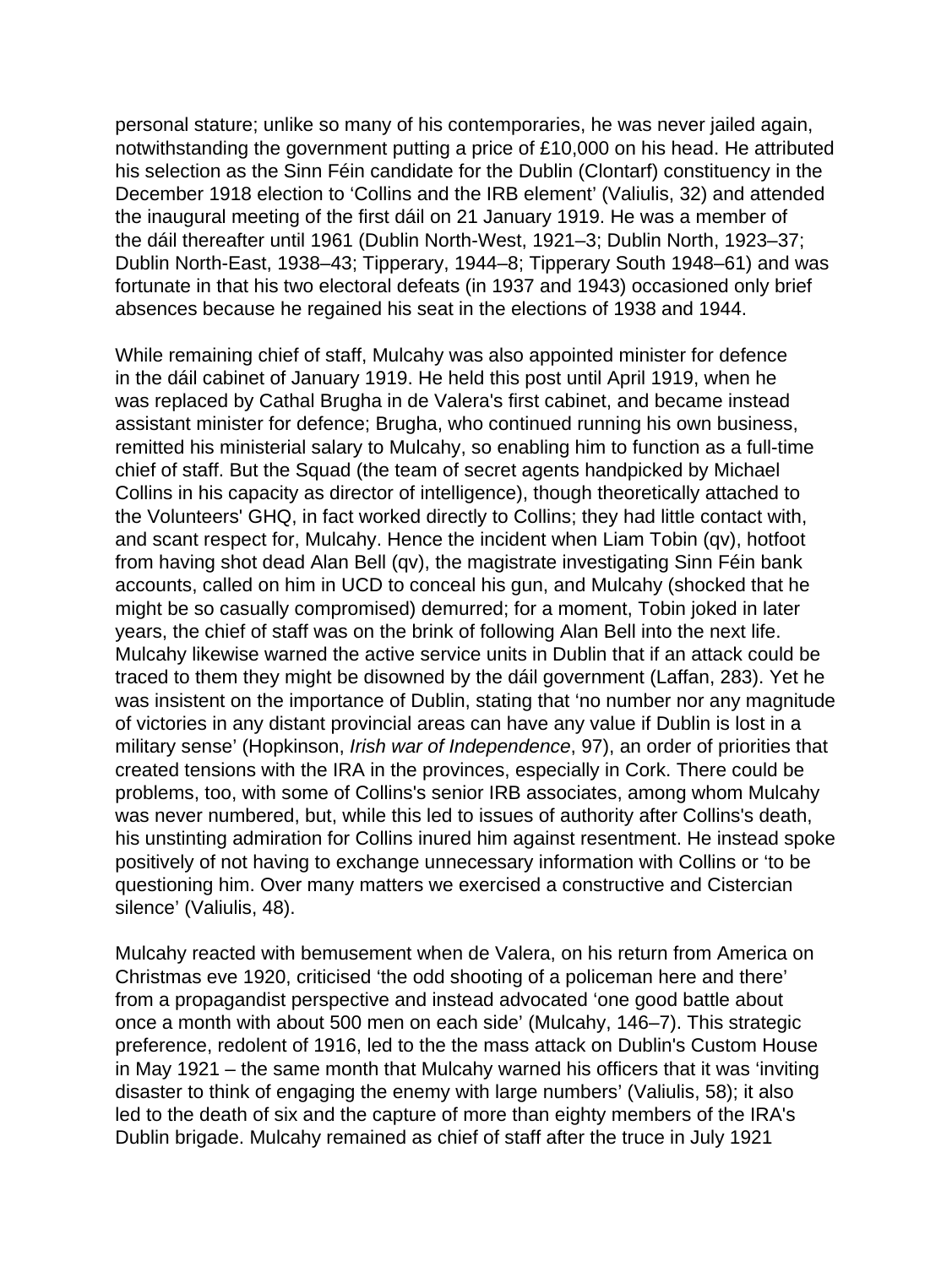brought the war to an end, notwithstanding tensions arising from rancorous disputes with Cathal Brugha, the dáil's minister for defence, and from de Valera's efforts to reorganise the army shortly before the Anglo–Irish treaty on 6 December 1921 split the revolutionary nationalist movement asunder. He later spoke eloquently of how the split destroyed the revolutionaries' 'gregarious society' and the 'unity of purpose' of the revolution, which had been greatly extended first by the rising and then by the truce. 'The treaty, if accepted, would have extended it more; as it was it destroyed its roots' (Fanning, 8).

Mulcahy supported the treaty from the outset because of his conviction that, while the IRA might resist for six months or so, they could not defeat the British; they had 'not been able to drive the enemy from anything but from a fairly good-sized police barracks', as he famously told the dáil on 22 December. 'We have not that power'; there was 'no alternative to the acceptance of this treaty. I see no solid spot of ground upon which the Irish people can put its political feet but upon that treaty' (Dáil Éireann . . . debate on the treaty . . . 1921, 142–3). His position became pivotal when he succeeded Brugha as minister for defence following the dáil's ratification of the treaty on 7 January 1922. Aware that the recruitment of the forces that became the national army and the Garda Síochána had only just begun, he met anti-treaty IRA officers on 18 January without reference to either the provisional or the dáil government. Playing for time, he at first accepted their demand for an army convention to reaffirm the IRA's allegiance to the republic and to appoint an army executive independent of the dáil. But there was no equivocation about his advice, endorsed by the dáil cabinet in mid March, that the convention must be prohibited as 'tantamount to an attempt to establish a military dictatorship'; the dáil was 'the sole body in supreme control of the army' (Fanning, 11). Yet, unlike Griffith and Kevin O'Higgins (qv), he backed Collins's efforts at conciliation in the talks with de Valera that led to the pact election agreement of 20 May, which eased his own task of prolonging talks about army unity with anti-treaty IRA officers while simultaneously endeavouring to 'have the British cleared out of the Curragh, Cork, and part of Dublin' (Hopkinson, Green against green, 103). Mulcahy had meanwhile also supported Collins's aggressive northern policy of arming the IRA; he organised the payment of £3 a week to sixty Volunteers in Belfast to protect catholic areas during rioting as early as 24 February, and he was also involved in arming the IRA for their Northern Ireland offensive in May 1922. But he knew nothing of the plans for the assassination of Sir Henry Wilson (qv) on 22 June, and, incensed when told by Liam Tobin that 'it was "our lads" who did it', he threatened to resign (O'Regan, 63, 71). With the outbreak of civil war, and the subsequent formation of a war council on 12 July 1922, Mulcahy again became chief of staff as well as remaining as minister for defence, and he urged Collins to 'change their northern policy to a peace one' (Hopkinson, Green against green, 248).

**National army commander-in-chief** Collins's death, on 22 August, pitched Mulcahy, who succeeded him as commander-in-chief, into the limelight when he filled the leadership vacuum with a morale-raising funeral oration against reprisals.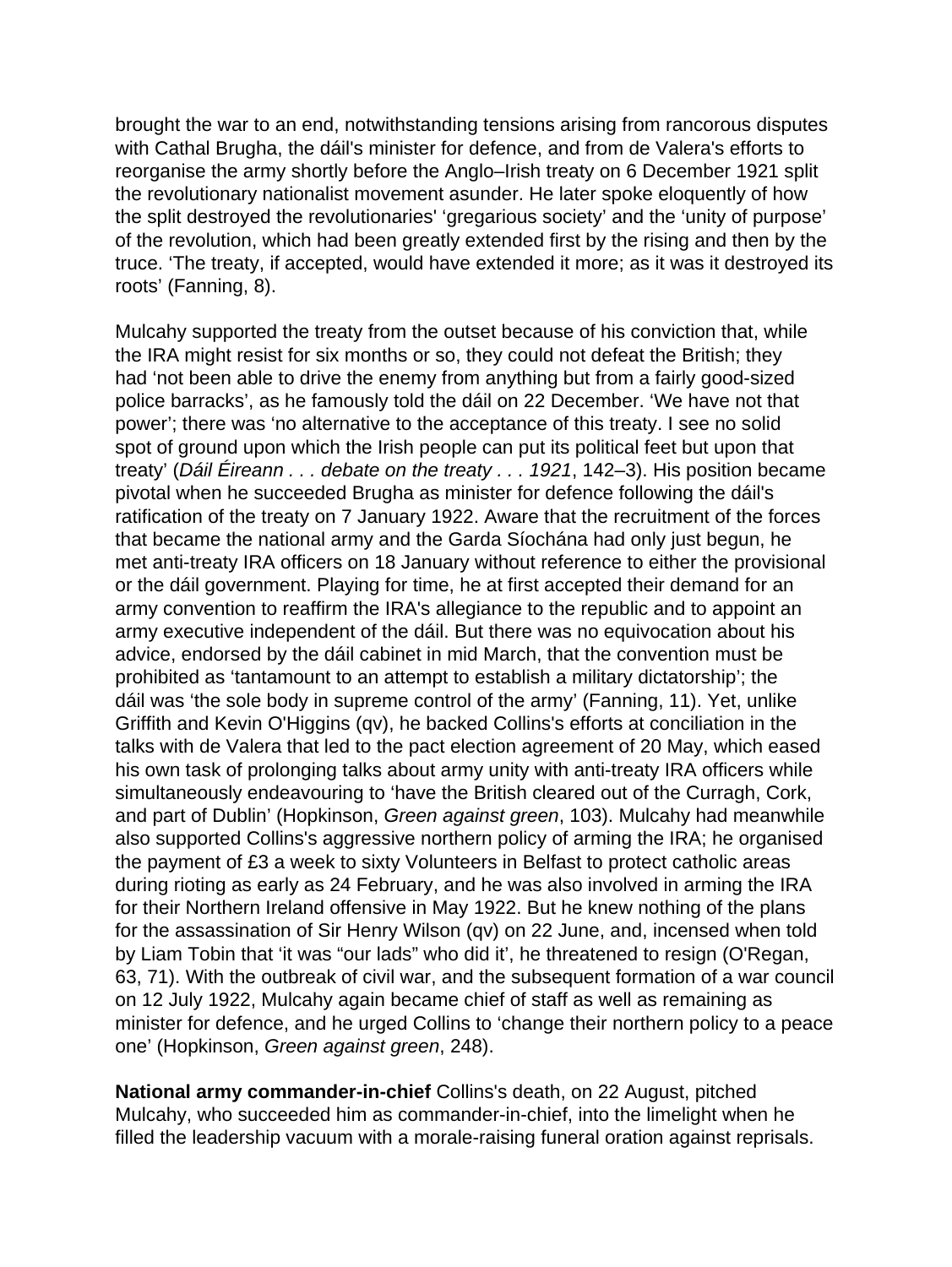His instincts for conciliation again surfaced in his secret but unsuccessful meeting with de Valera on 5 September without the knowledge of his cabinet colleagues, who saw it as a breach of collective responsibility; Kevin O'Higgins was particularly critical, as he regarded Mulcahy's simultaneously holding the posts of minister for defence and commander-in-chief as corrosive of civilian authority over the army. But this marked the end of Mulcahy's quest for compromise, and he backed the public safety act (28 September) establishing military courts empowered to impose the death penalty. He was ever afterwards pilloried as the principal architect of the draconian policy of reprisals for IRA atrocities; it was on his recommendation, for example, that when one deputy, Seán Hales (qv), was shot dead and another wounded on their way to a meeting of the dáil on 7 December, an emergency cabinet meeting unanimously agreed that four IRA leaders, jailed in Mountjoy since the summer, should be taken out of their cells and shot next morning without legal process of any kind. He opposed unsuccessfully the establishment of the Cumann na nGaedheal party at the end of 1922, arguing that the political climate was not propitious for forming a new party.

As minister for defence in 1923–4, Mulcahy 'resigned himself to the realities of the army he inherited from Collins and ignored its excesses' in the interests of balancing 'the internal stability of the army against the application of rigorous discipline' (O'Regan, 105, 179). The embryonic relationship between a guerrilla force such as the pre-treaty IRA and the national army – to say nothing of the Squad and of the IRB – made for a loose command structure with inherently weak discipline. This was compounded by competing claims to loyalty created by the civil war and, after the war ended, by resentment at the demobilisation of two-thirds of a force of nearly 60,000 officers and men. But ministerial colleagues – above all, O'Higgins – grew impatient with what they saw as his temporising reluctance to assert civilian authority over a corrupt, inefficient, and ill-disciplined army. These tensions erupted in the so-called army mutiny of March 1924, when a group of disaffected officers issued an ultimatum on behalf of the 'IRA Organisation' (IRAO) to the government, seeking the removal of the army council (headed by Mulcahy) and the suspension of army demobilisation and reorganisation. Mulcahy, again acting without the knowledge of the executive council, ordered a search of the home of Joe McGrath (qv), a ministerial colleague sympathetic to the IRAO. The government, without reference to Mulcahy, responded by appointing the garda commissioner, Eoin O'Duffy (qv), to command the army. The upshot was the resignation from the executive council of both McGrath and Mulcahy, who stepped down voluntarily when informed by O'Higgins that the executive council wanted the resignation of the army council. Mulcahy's selfless and dignified response to his own humiliation averted the prospect of a mutiny, and copper-fastened the primacy of civilian over military authority as well as the democratic legitimacy of the infant state. For he was 'an unconditional democrat' who 'killed people for the nascent Irish democracy that [he] saw as menaced by the anti-treatyites', and 'throughout his life he consistently held to the view that the ordinary people of Ireland would always get their politics right in the long run' (Garvin, 205, 60).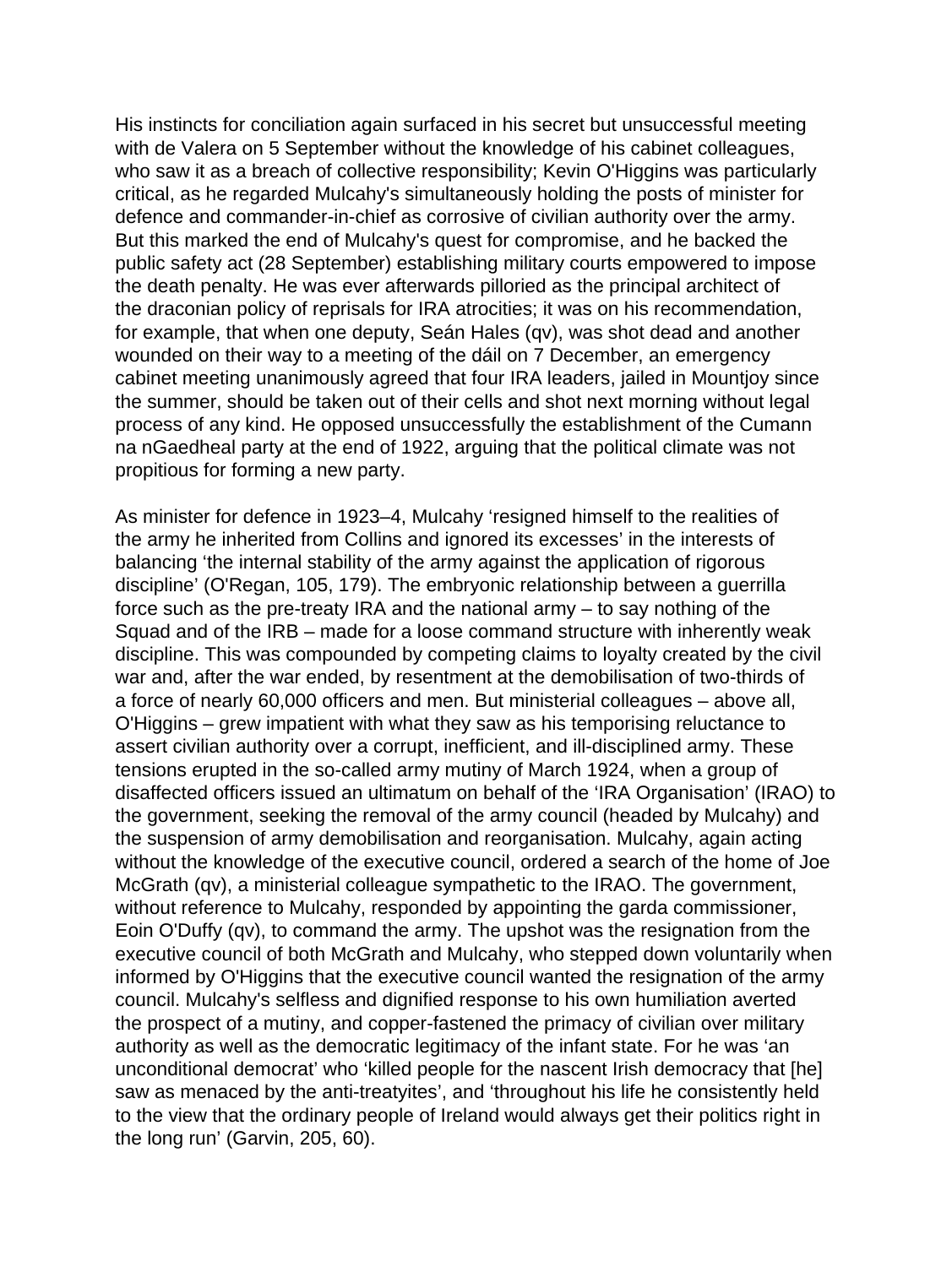**Return to politics** The departure of Mulcahy and McGrath from the government marked the demise of those who had fought their way to leadership in the revolution. The nucleus of those who remained were lawyers and UCD professors rather than old soldiers, men who personified what Mulcahy later called 'a Ballsbridge complex' (Fanning, 52, 102), and he complained that ministers such as O'Higgins, Hogan, and FitzGerald 'had a superior feeling with regard to the whole of us [the army]' (O'Regan, 91).

So straitened were his circumstances that Mulcahy had to borrow £100 from the president of the executive council, W. T. Cosgrave (qv), and he also received financial support from other Cumann na nGaedheal colleagues. In 1925 his ardour for Gaelicisation found expression in his appointment as chairman of the Gaeltacht commission, and in the same year he represented the government at an Inter-Parliamentary Union meeting in New York. Five weeks in North America left him much impressed by President Coolidge and the American people (notwithstanding a rough reception at the hands of anti-treaty Irish-Americans on his arrival) and with a lifelong liking for the US. Yet this first spell in the political wilderness was short-lived, and such was his standing within Cumann na nGaedheal, as acknowledged even by O'Higgins, that an initially reluctant Cosgrave felt compelled to reappoint him to the cabinet in March 1927 as minister for local government and public health (Mulcahy, 211–13).

Local government between 1927 and 1932 was a low-profile department, especially when compared with the drama of defence in 1922–4, but Mulcahy took pride in the administrative achievements of the Irish Free State, and his ministerial role in ensuring the success of the local appointments commission has been underestimated: he resisted demands from job-hungry Free State army veterans that British army veterans in public employment be dismissed, and likewise rejected requests to 'fix' appointments, saying that, as a minister, he had no power to do so (Garvin, 168–9). But Fianna Fáil's triumph in the 1932 general election heralded another sixteen years of penury in opposition, as Mulcahy, unlike most of his senior party colleagues, was a full-time politician whose annual income in the late 1930s, made up of his dáil salary and his pension, was a mere £650 (Mulcahy, 310). When Fine Gael succeeded Cumann na nGaedheal as the pro-treaty party in September 1933, he served on its first executive and front bench from the outset; he was also a member of the national executive of the short-lived Army Comrades Association (the Blueshirts). Fine Gael and Mulcahy supported the government's policy of neutrality throughout the second world war, and he was one of the three Fine Gael members of the national defence conference established by de Valera, ostensibly to enable the three major parties to offer counsel on problems arising from the war but derided by Mulcahy as forcing him and his colleagues 'to grub for information "like hens scratching" ' (Fisk, 138). Such was his stature within Fine Gael that, when Cosgrave retired as party leader in early 1944, Mulcahy was unanimously elected as his successor, notwithstanding the fact that he was not then in the dáil, having lost his seat in the 1943 election. That Fine Gael failed to contest four of the five by-elections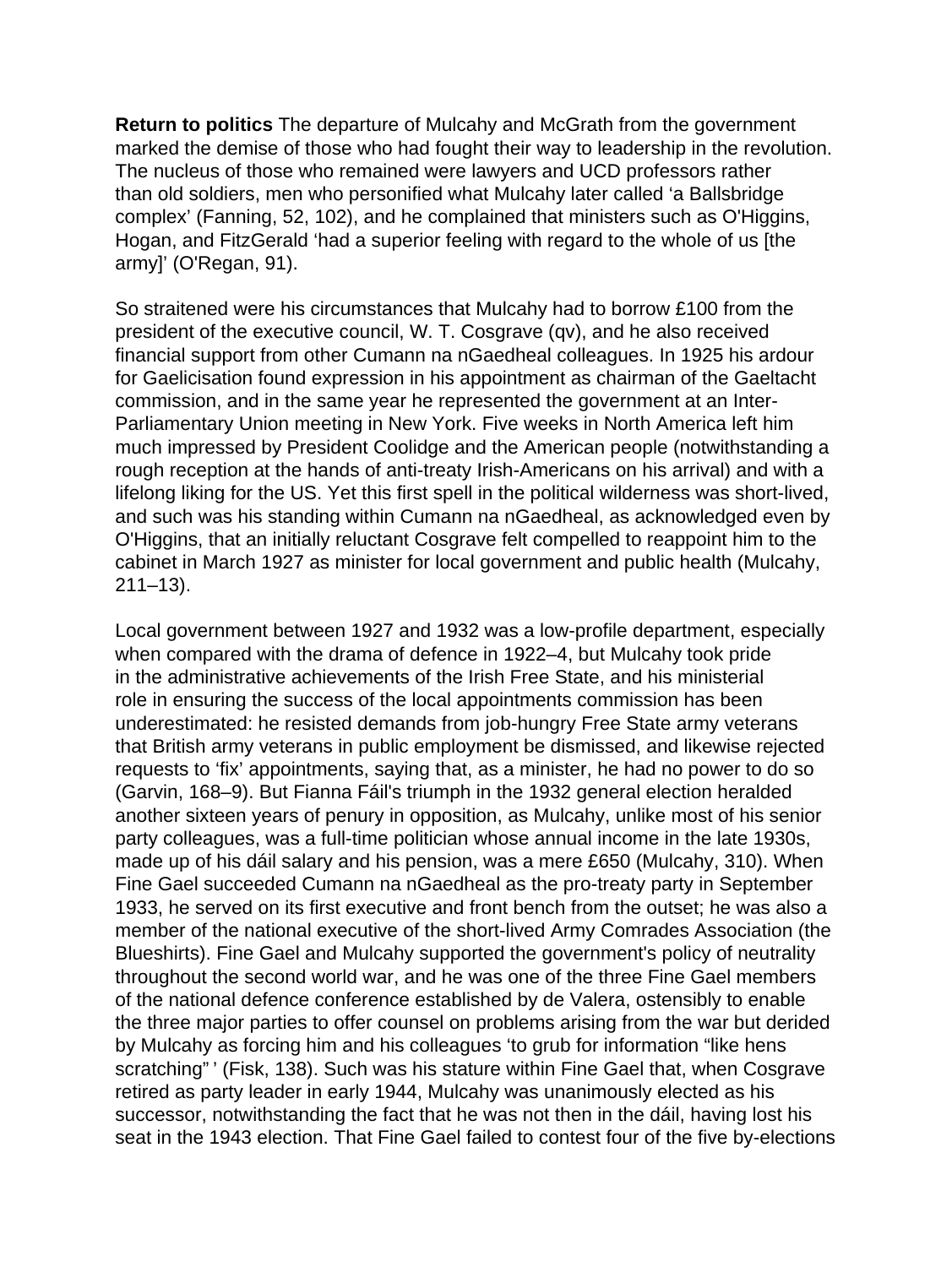in 1945, because of an inability to find candidates willing to stand, was a measure of the party's weakness, and Mulcahy spent the next four years 'mobilising more active constituency support . . . Without a car, he travelled the four corners of Ireland on an auto cycle – a bicycle with a 100 cc engine to propel the front wheel. He carried two heavy leather panniers on the back carrier, and a heavy leather coat to protect him from the elements' (Mulcahy, 241).

**Party leader** By 1947 party morale had improved and Mulcahy began exploring the prospects for forming a coalition. At first he got little support – even his own son pooh-poohed the idea – but he took the initiative after the election of February 1948 and invited the other party leaders to discuss the formation of an alternative government to Fianna Fáil. The upshot was the first inter-party government of 1948– 51. As the leader of the largest party in the coalition, Mulcahy had the clearest claim to be taoiseach, but his reputation as a hammer of the republicans during the civil war made him unacceptable, especially to Seán MacBride (qv), chief of staff of the IRA as recently as 1936, and to MacBride's largely republican Clann na Poblachta party; in the event it was the blander formula of the Labour Party leader, William Norton (qv), that Labour would not accept the leader of any other party as head of government, that dashed his hopes. Mulcahy responded magnanimously, much as he had done in the army crisis of 1924, and in a speech of rare generosity proposed John A. Costello (qv) as taoiseach: 'his selfless decision not just to stand aside, but to actively encourage Costello to take the post of taoiseach, must stand as one of the most noble gestures in Irish politics' (McCullagh, 30–31).

Serving around the cabinet table in 1948–51, and again in 1954–7, was not easy for Mulcahy, who was according to Noel Browne (qv), 'treated with a mixture of levity and contempt' by his Fine Gael colleagues (Against the tide, 151) and whose relationship with Costello ranged from uneasy to strained. One cause of contention was Costello's declaration in September 1948 of the government's intention to repeal the external relations act of 1936; the taoiseach 'has been drinking some very heady wine in Canada', commented Mulcahy, who, as leader of Fine Gael, had publicly committed the party to upholding the act and to maintaining Ireland's membership of the British commonwealth (McCullagh, 44–5, 88). He also spoke disparagingly of Costello's having 'had a hard crust of intellectualism around him' and of being unduly influenced by a coterie of advisers outside the party, such as Alexis FitzGerald (qv) and Paddy Lynch (qv) (Mulcahy, 245). His own innate catholic conservatism – he was then one of a number of ministers who were knights of St Columbanus – was evident during the controversy in 1951 over the 'mother and child' health bill introduced by Noel Browne, minister for health; he had earlier criticised the 1945 health bill as inimical to 'public liberty' and denounced the Fianna Fáil government campaign for seeking 'unconstitutional power . . . to take over family life' (McCullagh, 210–12).

Mulcahy's ministerial portfolio in both the 1948–51 and 1954–7 inter-party governments was education, a subject on which he had spoken frequently during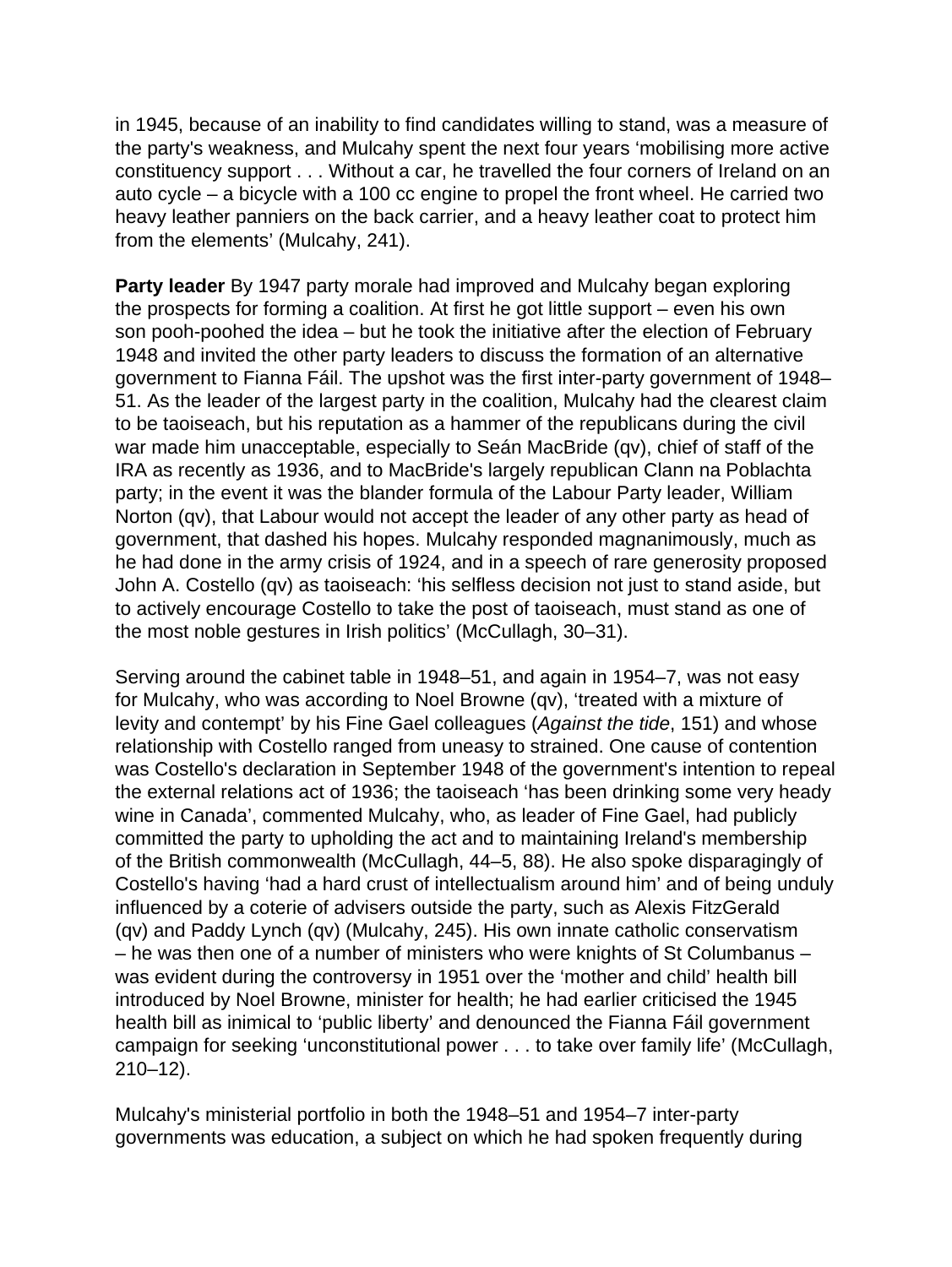the 1948 election campaign, and to which he was well suited by virtue of his didactic tendencies, his commitment to the Irish language and Irish culture (one of his first acts was to double the grant of the Irish Folklore Commission), and his attachment to the religious orders (which all four of his sisters and a brother had joined). He immersed himself in the day-to-day running of the Department of Education and was insulated from the larger political aspects of government in a backwater where he was treated with contempt by other ministers and departments, most notably by the Department of Finance, although not by its minister in the first Costello-led government, the valetudinarian Patrick McGilligan (qv), who was a personal friend. He himself later spoke scathingly of what he found in the Department of Education. 'There was no sense of initiative, vision, or power. No cerebration' – no belief in the compulsory Irish policy and no policies for primary or secondary or university education. 'I often feel ashamed of myself to think that I was in the Department of Education for two periods of office and ask myself what did I do there?' (Mulcahy, 228–9).

**Final years** Mulcahy resigned as leader of Fine Gael in October 1959 and retired from active politics at the next general election, in October 1961. He spent most of the following decade collating the voluminous collection of papers he had amassed throughout his career and in compiling tape recordings to complement them. His pioneering decision, under the terms of the Mulcahy Trust established in December 1970, to make permanent arrangements for depositing his papers in the archives department of UCD, made him an exemplar for other leading politicians from both sides of the treaty divide.

Mulcahy's last years were characterised by a mounting and obsessive resentment at the success of Fianna Fáil, and in particular of Éamon de Valera, whom he always held responsible for the civil war and who was then enjoying the plaudits of the presidency in Áras an Uachtaráin. That bitterness found expression in his refusal to attend the unveiling by Seán T. O'Kelly (qv), his brother-in-law, a former Fianna Fáil minister, and de Valera's predecessor as president, of a monument to commemorate the 1916 action against the RIC in Ashbourne; and in his rejection of an invitation from a Fianna Fáil minister, Seán MacEntee (qv), to join an all-party committee on the design of the garden of remembrance in Parnell Square, Dublin (Mulcahy, 261– 3).

Mulcahy married (2 June 1919), in Dublin, Josephine Mary ('Min'), sixth child and fourth daughter among twelve children of John Ryan (1844–1921), a strong farmer of Tomcoole, Co. Wexford, and Eliza Ryan (née Sutton) (1848–1930). The Ryan family was divided by the civil war; Min's youngest brother, Dr James Ryan (qv), became a Fianna Fáil minister, and two sisters, Kate (1878–1934) and Phyllis (1895–1983), were successively married to another Fianna Fáil minister, Seán T. O'Kelly; another sister married Denis McCullough (qv). The Mulcahys had six children: Pádraig, Risteárd, Elisabet, Máire, Neilli, and Seán. The family lived in Dublin at 19 Ranelagh Road, before moving for security reasons after Collins's death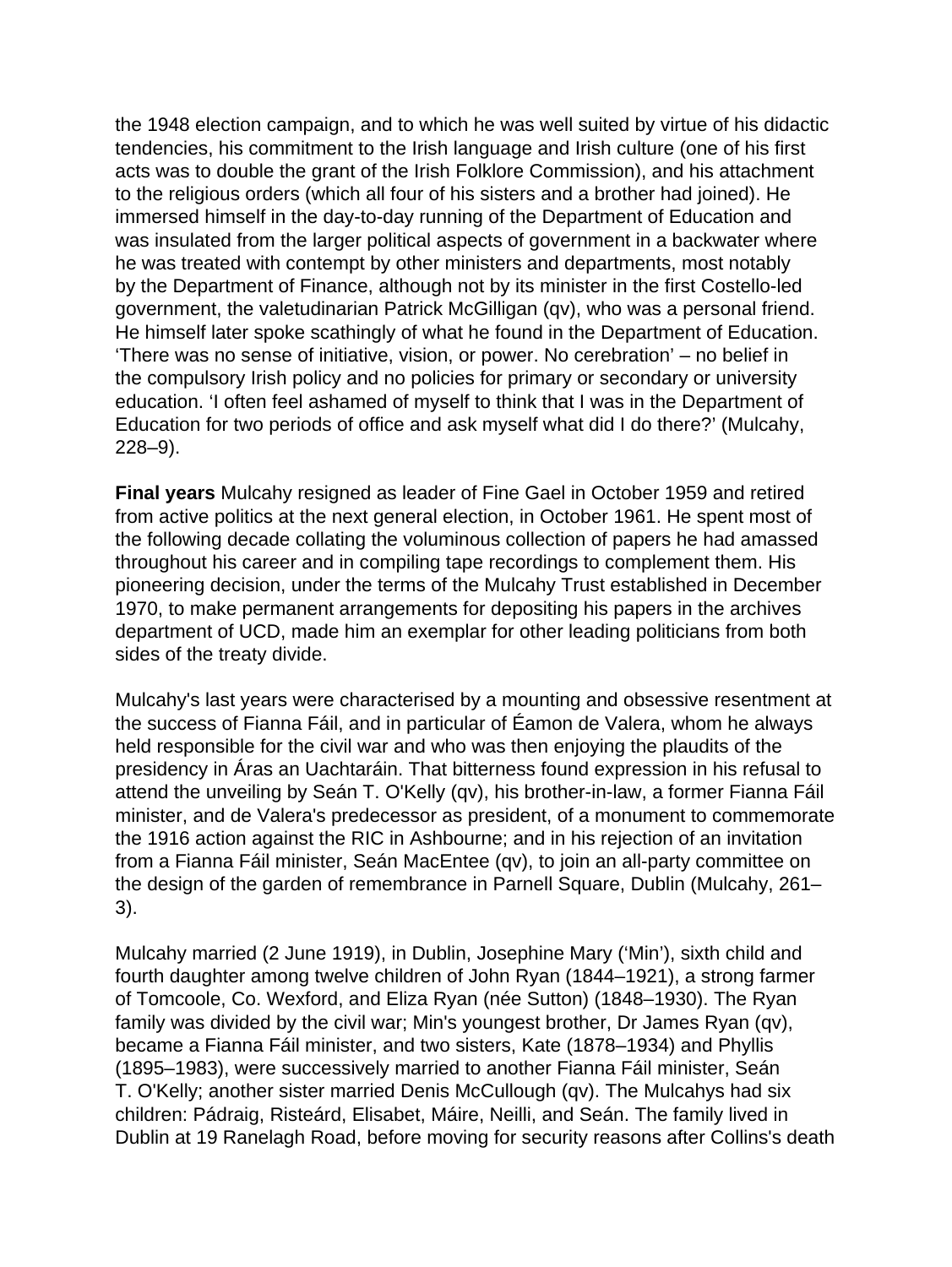to Lissenfield House, adjoining Portobello barracks in Rathmines, where two-anda-half acres of land managed by Min made for a self-sufficiency in milk, poultry, fruit, and vegetables that tempered financial hardship. Ascetic in his personal life, Mulcahy 'attended seven o'clock mass every morning, was a sparing eater of simple food, was a keen walker, did not smoke and drank very lightly and then only on formal occasions . . . he was never happier than when he isolated himself from the world at weekend retreats at the Jesuit houses of Milltown and Rathfarnham.' The atmosphere in his home, as his second son recalled, was 'practical, busy, unsophisticated and informal' – prudish but not puritanical (Mulcahy, 310, 266, 305– 6). In 1966 Richard Mulcahy moved to his last home, at 1 Temple Villas, Palmerston Road, where, aged 85, he died of cancer on 16 December 1971.

Mulcahy was one of many lower middle-class Irish nationalists whose enthusiasm for the Gaelic League and the Irish Volunteers swept them onto the crest of the Irish revolutionary wave. What marked him apart was the military application of his administrative and organisational skills; when some of his papers were captured during the war of independence, 'a British staff officer "expressed astonishment at the professional competence displayed" ' (Valiulis, 236). He was 'by nature a "backroom boy", happiest when totally committed to a specific task of organisation . . . a desk man . . . (who) never fired a shot after the Ashbourne affair', a characteristic which became more obvious as he got older (Mulcahy, 54, 111). His passion for paperwork was both a strength and a weakness: since he was 'a compulsive note-taker, continually committing his thoughts, conversations and observations to paper', colleagues sometimes found him 'indecisive and introspective'. Collins complained that he wanted 'everything on paper as a geometrical problem', and Robert Barton (qv) observed that 'he was careful about details only. No imagination or sense, unobtrusive, but a hard worker' (O'Regan, 78, 88).

Mulcahy had no comparable political talents. He lacked the charisma of Collins, de Valera, or O'Higgins, and his aversion to the glare of publicity denied him the opportunity to acquire popular appeal; 'his austere, almost monastic persona had about it a quality of remoteness; he had never been a good vote-getter' (Manning, 323). It was his misfortune that the death of Collins thrust him into the centre of the political stage in a role for which he was ill-equipped and had no appetite. Insensitive political antennae and an indifference verging on distaste for forming alliances within the cabinet enhanced his vulnerability as minister for defence in the aftermath of the civil war. His jaundiced view of intermittent military interventions by civilian ministers during the Anglo–Irish war and the civil war 'reinforced his insistence on doing things "his own way", convinced that he knew better than his civilian colleagues what was good for the army' (Valiulis, 237).

Few of the countries that, like Ireland, achieved independence in the aftermath of the first world war have since enjoyed an uninterrupted history of stable parliamentary democracy. The army crisis of March 1924 was the moment when that record was